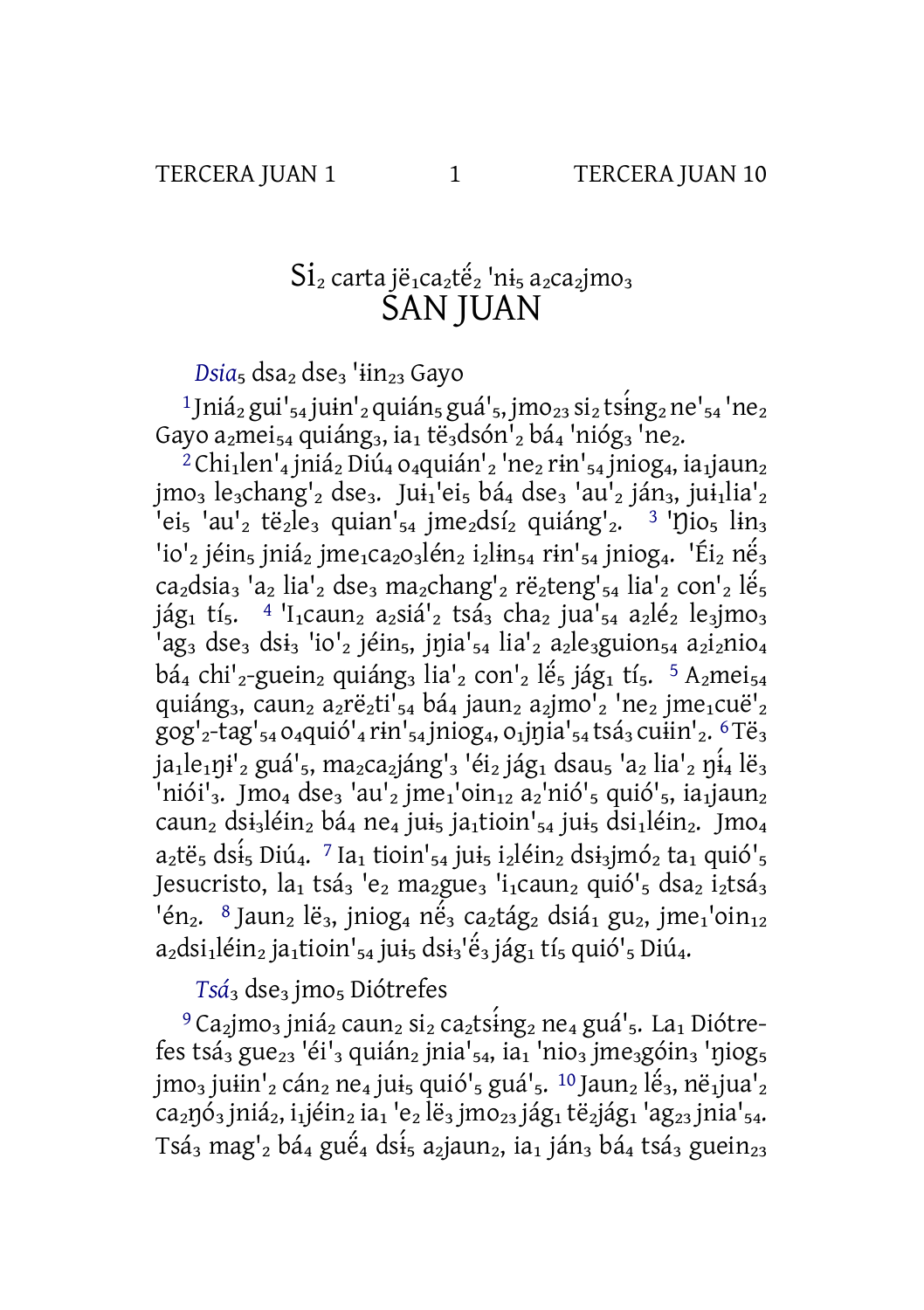$\text{rin'}_{54}$  jniog<sub>4</sub> i<sub>2</sub>dsi<sub>2</sub>lén<sub>2</sub> né<sub>3</sub>; qui<sub>2</sub>jné<sub>5</sub> bá<sub>4</sub> në<sub>1</sub>jua'<sub>2</sub> chan<sub>2</sub> guë'<sub>2</sub>  $i_2$ 'nio<sub>3</sub> guei<sub>3</sub>, 'uin'<sub>2</sub> bá<sub>4</sub> 'éi<sub>2</sub> jë<sub>4</sub> quió'<sub>5</sub> guá'<sub>5</sub>.

<sup>11</sup> Rin'<sub>54</sub> iniog<sub>4</sub>, tsá<sub>3</sub> can<sub>2</sub> 'nia'<sub>2</sub> jui<sub>5</sub> 'lig'<sub>54</sub> quió'<sub>5</sub> 'éi<sub>2</sub>. Jmo<sub>4</sub> 'nia'<sub>2</sub> a<sub>2</sub>dse<sub>3</sub>. Dsa<sub>2</sub> i<sub>2</sub>jmo<sub>5</sub> a<sub>2</sub>dse<sub>3</sub>, i<sub>2</sub>quián<sub>5</sub> Diú<sub>4</sub> bá<sub>4</sub> 'éi<sub>2</sub>. La<sub>1</sub>  $i_2$ jmo<sub>5</sub> a<sub>2</sub>'lig'<sub>54</sub> né<sub>3</sub>, tsá<sub>3</sub> ma<sub>2</sub>ca<sub>2</sub>rë<sub>3</sub>cuiin<sub>23</sub> Diú<sub>4</sub>.

Caun<sub>2</sub> jui<sub>5</sub> dse<sub>3</sub> a<sub>2</sub>rë<sub>2</sub>jniá<sub>2</sub> ni<sub>5</sub> Demetrio

<sup>12</sup> Ca<sub>2</sub>le<sub>3</sub>jin<sub>3</sub> bá<sub>4</sub> juá<sup>1</sup><sub>2</sub> dse<sub>3</sub> 'iin<sub>23</sub> Demetrio. Ia<sub>1</sub> rë<sub>2</sub>jnjá<sub>2</sub>  $b\acute{a}_4$  'a<sub>2</sub> lia'<sub>2</sub> ni<sub>23</sub>. Le<sub>2</sub>në<sub>5</sub> bá<sub>4</sub> jnia'<sub>54</sub> në<sub>3</sub>, dsia<sub>2</sub> jág<sub>1</sub> dse<sub>3</sub> 'in<sub>5</sub> 'éi<sub>2</sub>, jaun<sub>2</sub> ni'<sub>54</sub> 'nia'<sub>2</sub>, dsau<sub>5</sub> bá<sub>4</sub> jág<sub>1</sub> a<sub>2</sub> jang'<sub>2</sub> jnia'<sub>54</sub>.

Jáq<sub>1</sub> jë<sub>1</sub>ca<sub>2</sub>tó'<sub>2</sub>

<sup>13</sup> 'Lióng<sub>2</sub> bá<sub>4</sub> jág<sub>1</sub> 'nio<sub>3</sub> jniá<sub>2</sub> juá'<sub>4</sub>, la<sub>1</sub> tsá<sub>3</sub> 'nio<sub>3</sub> jmo<sub>54</sub> quian'<sub>54</sub> jmi<sub>1</sub>jné<sub>2</sub> on<sub>3</sub> guë'<sub>2</sub> quian'<sub>54</sub> pluma; <sup>14</sup> ia<sub>1</sub> 'in<sub>2</sub> dsi<sub>3</sub>  $\text{ini\'a}_2$  jag<sub>54</sub> dsi<sub>1</sub>ne<sub>1</sub> ni'<sub>54</sub> ta<sub>1</sub> la<sub>2</sub> ia<sub>1</sub> jaun<sub>2</sub> dsiá<sub>1</sub> jág<sub>1</sub>.

<sup>15</sup> Jui<sub>1</sub>chang'<sub>2</sub> bá<sub>4</sub> 'ei<sub>5</sub> tei<sub>4</sub> 'au'<sub>2</sub>. Dsa<sub>2</sub> a<sub>2</sub>mei<sub>54</sub> quiáng'<sub>2</sub>  $i_2$ chan<sub>2</sub> ja<sub>1</sub>lá<sub>3</sub> chein<sub>23</sub> jág<sub>1</sub> a<sub>2</sub>cuiin<sub>23</sub> Diú<sub>4</sub> 'ne<sub>2</sub>. Jmo<sub>4</sub> dse<sub>3</sub> 'au'<sub>2</sub> cuin<sub>54</sub> Diú<sub>4</sub> le<sub>2</sub>jan<sub>2</sub> le<sub>2</sub>jan<sub>2</sub> a<sub>2</sub>mei<sub>54</sub> quián<sub>2</sub> ja<sub>1</sub> në<sub>5</sub>.

Co<sub>2</sub>në<sub>5</sub>.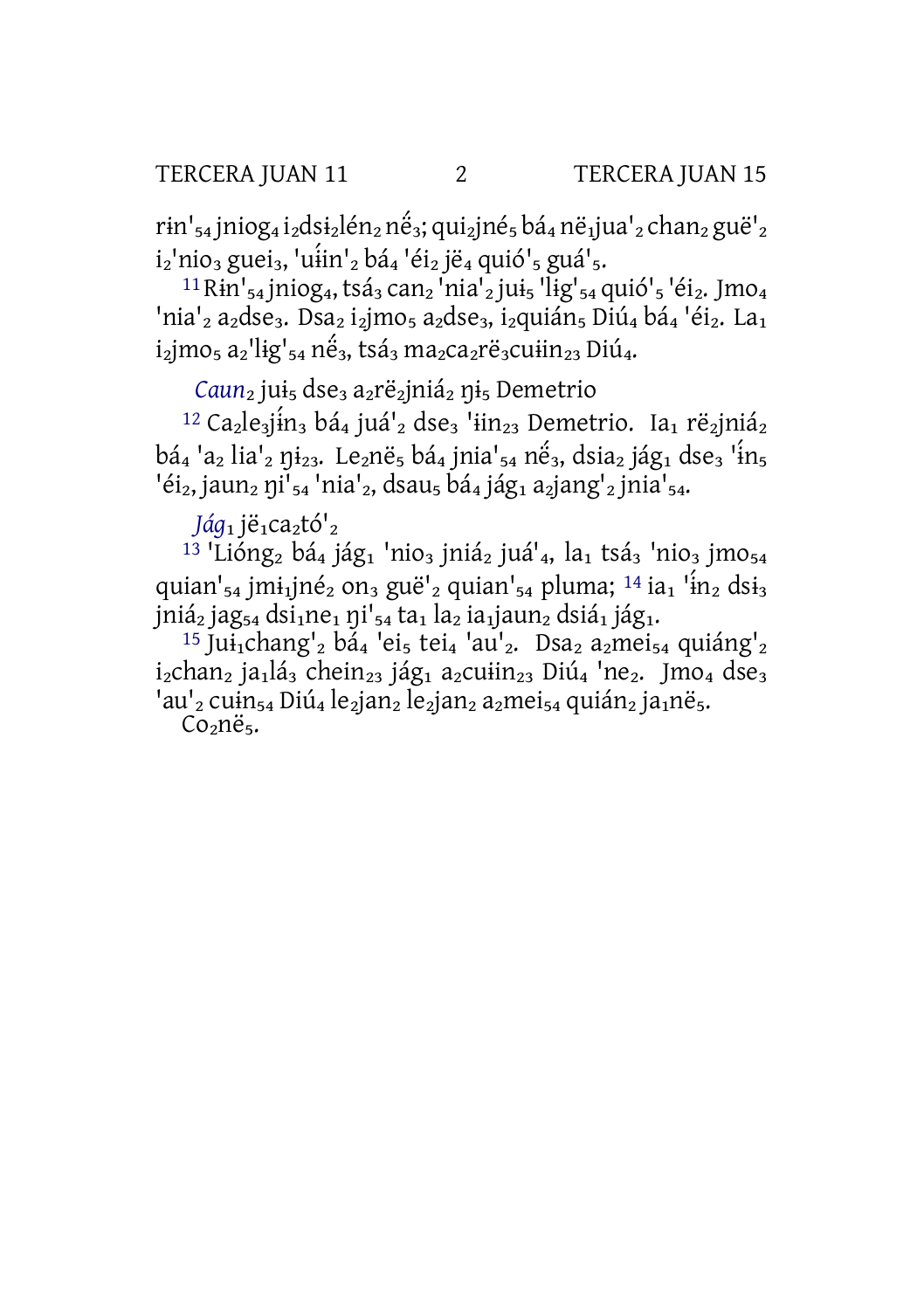3

## Jag1 'mi̇́<sub>2</sub> a<sub>2</sub>ma<sub>2</sub>li'<sub>54</sub> quian'<sub>54</sub> Diu<sub>4</sub> New Testament in Chinantec, Tepetotutla (MX:cnt:Chinantec, Tepetotutla)

copyright © 1994 Wycliffe Bible Translators, Inc.

Language: Chinantec, Tepetotutla

Translation by: Wycliffe Bible Translators, Inc.

Chinanteco, Tepetotutla [cnt], Mexico

Copyright Information

© 1994,Wycliffe Bible Translators, Inc.

This translation text is made available to you under the terms of the Creative Commons License: Attribution-Noncommercial-No Derivative Works. (http:// creativecommons.org/licenses/by-nc-nd/3.0/) In addition, you have permission to port the text to different file formats, as long as you do not change any of the text or punctuation of the Bible.

You may share, copy, distribute, transmit, and extract portions or quotations from this work, provided that you include the above copyright information:

You must give Attribution to the work.

You do not sell this work for a profit.

You do not make any derivative works that change any of the actual words or punctuation of the Scriptures.

Permissions beyond the scope of this license may be available if you contact us with your request.

The New Testament

in Chinantec, Tepetotutla

## © 1994, Wycliffe Bible Translators, Inc.

This translation is made available to you under the terms of the Creative Commons Attribution-Noncommercial-No Derivatives license 4.0.

You may share and redistribute this Bible translation or extracts from it in any format, provided that:

You include the above copyright and source information.

You do not sell this work for a profit.

You do not change any of the words or punctuation of the Scriptures.

Pictures included with Scriptures and other documents on this site are licensed just for use with those Scriptures and documents. For other uses, please contact the respective copyright owners.

2014-04-22